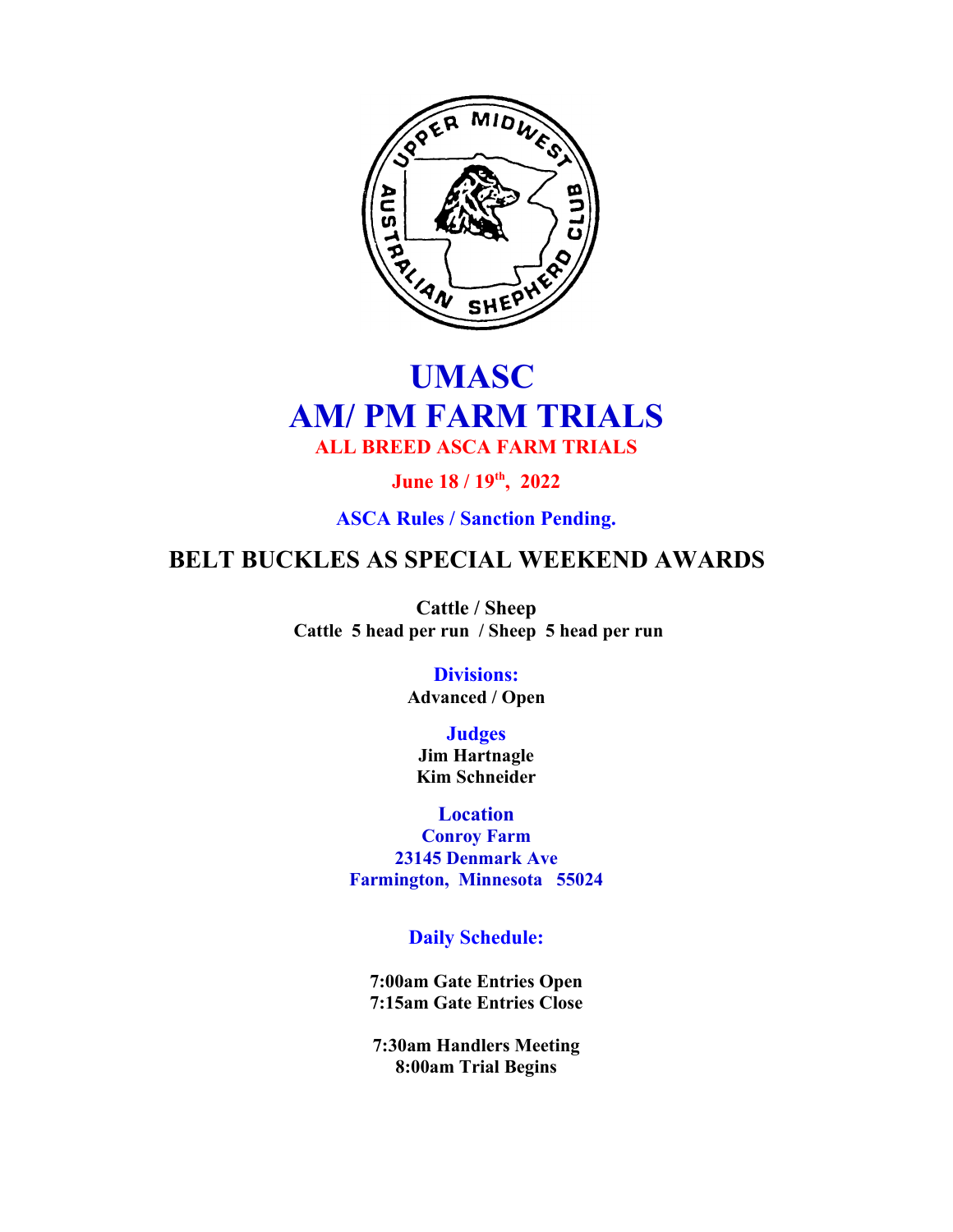#### **Judges Schedule / Daily Run Order**

**Saturday June 18th Trial 1: Kim Schneider Cattle / Sheep Trial 2: Jim Hartnagle Cattle / Sheep** 

**Sunday June 19 Trial 3: Jim Hartnagle Cattle / Sheep Trial 4: Kim Schneider Cattle / Sheep** 

#### **MAXIMUM RUNS FOR ALL TRIALS PER JUDGE 6 CATTLE / 8 SHEEP**

### **ENTRY INFORMATION**

**Pre-Entries open: April 30th, 2022 Pre-Entries close: June 1st, 2022**

**NO ENTRY WILL ACCEPTED WITH A POSTMARK DATE BEFORE April 30th, 2022 Entries will be accepted in postmark order Day of show entries taken if trial is not filled.**

> **Pre-entry fee: Cattle \$60.00...Day of show: \$70.00 Sheep \$50.00...Day of show: \$60.00**

## **Make checks payable to: UMASC Send completed ASCA entry form and full payment to: Deb Conroy 23145 Denmark Ave. Farmington, MN 55024**

**Entry forms available on the ASCA website. All non-aussies entrants must be registered with a tracking number from ASCA.**

**Run order will be drawn day of trial.**

**A wait list will be established if the trial fills. Refunds will only be given if the trial and your spot are filled.** 

**Bitches in heat will run in order.**

**No set out dog will be use**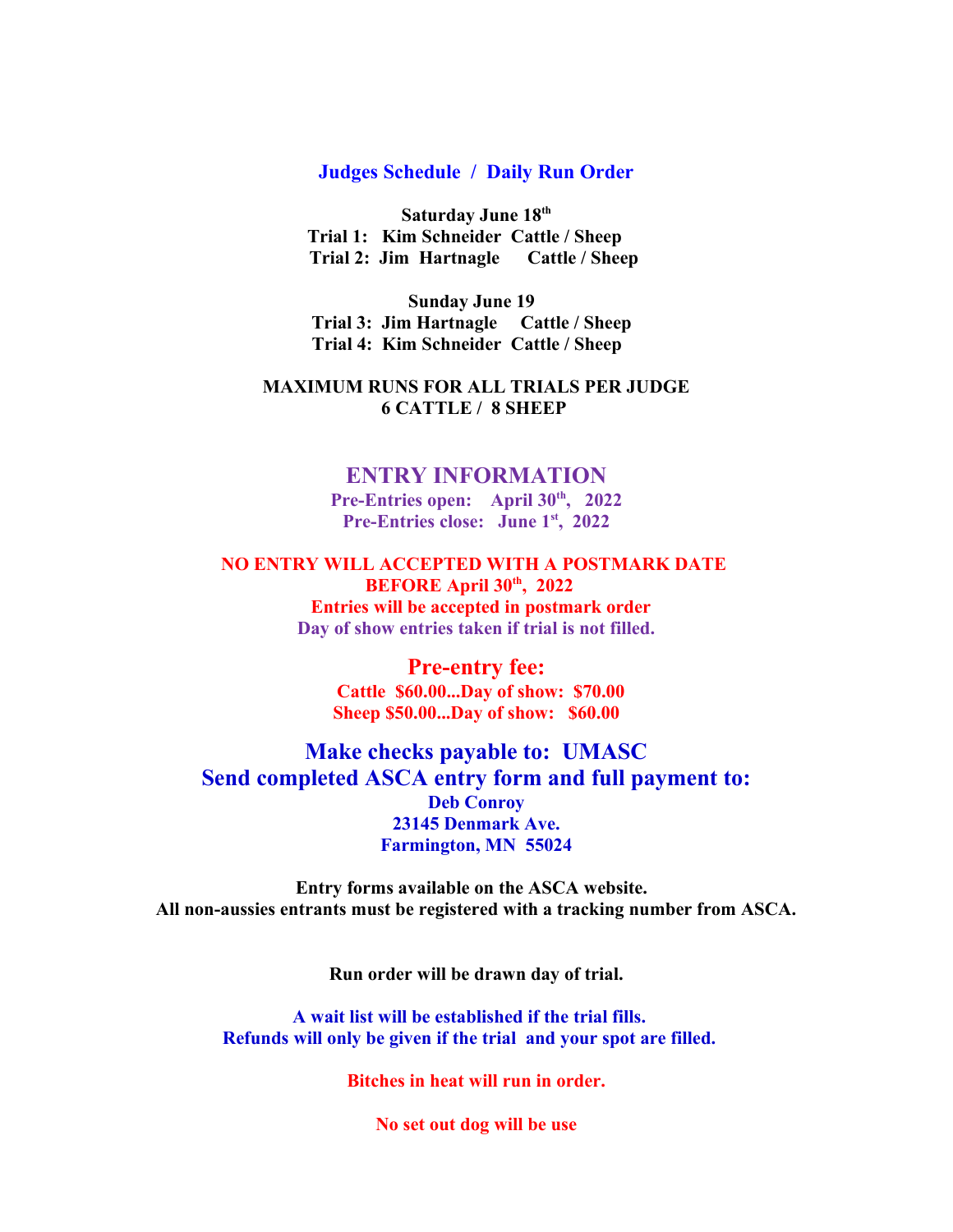## **DAILY AWARDS**

**Placements Ribbons 1st - 4th place High Cattle Rosettes / High Sheep Rosettes**

## **HIGH COMBINED WEEKEND AWARDS**

## **BELT BUCKLES**

## **High Combined Aussie / Cattle High Combined Other Breed / Cattle High Combined Aussie / Sheep High Combined Other Breed / Sheep**

**(Using all combined scores from the weekend)**

### **UMASC WOULD LIKE TO THANK OUR BUCKLES SPONSORS!**

**Forest Park Farms Donna Lee and Paul Lecuyer**

> **Cartwright Realty Becca Cartwright**

> > **Lisa Otten**

**Conroy Farm Tom and Deb Conroy**

| <b>Course Director: Deb Conroy</b> | conroyfarm@hotmail.com |
|------------------------------------|------------------------|
|                                    |                        |

**Show Secretary: Tom Conroy conroyfarm@hotmail.com**